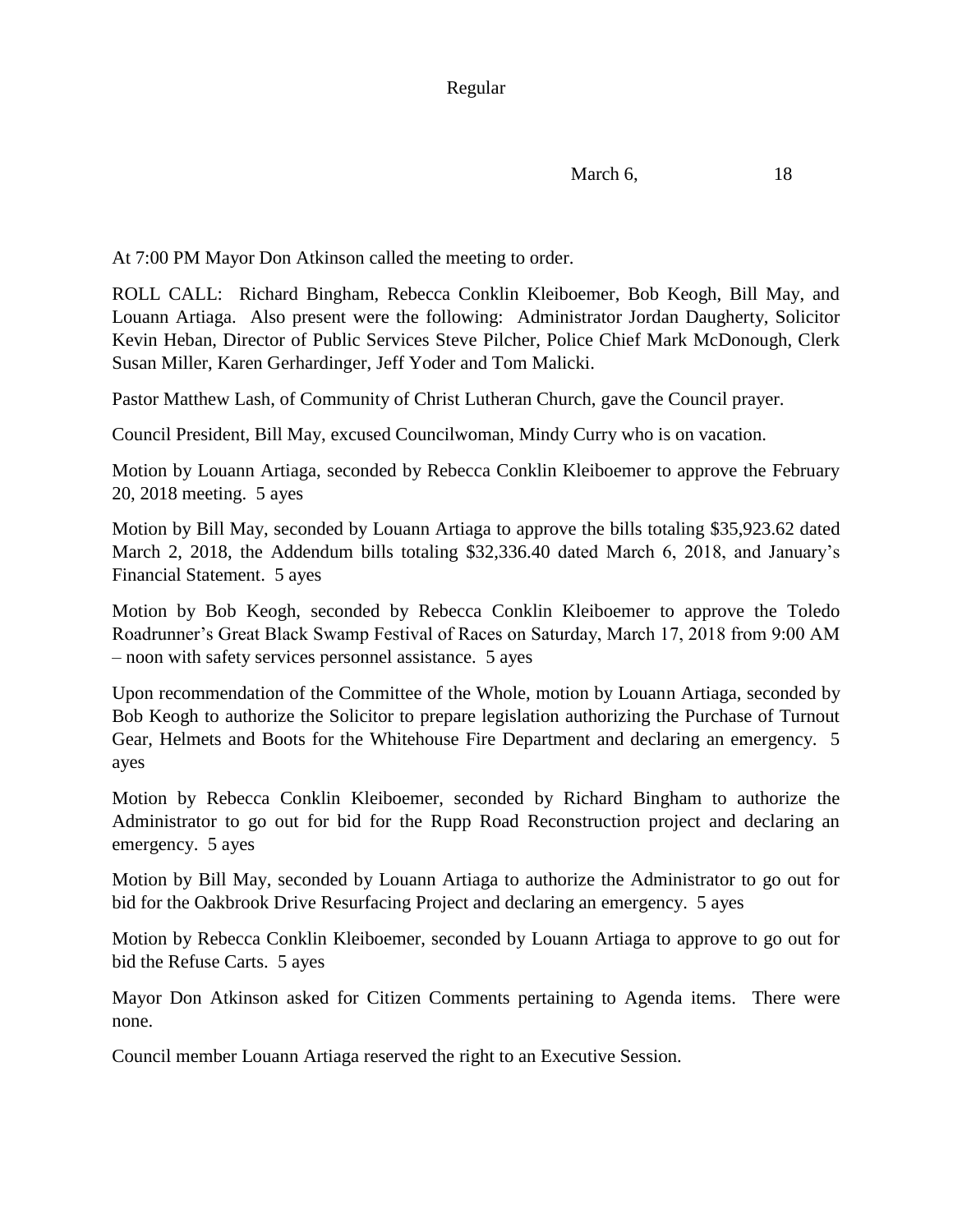## Regular

March 6, 18

Motion by Louann Artiaga, seconded by Richard Bingham to adjourn into Executive Session on a matter of Real Estate at 7:23 PM. 5 ayes

Motion by Louann Artiaga, seconded by Rebecca Conklin Kleiboemer to reconvene at 8:19 PM. 5 ayes

Motion by Louann Artiaga, seconded by Rebecca Conklin Kleiboemer to table the third reading of Resolution 01-2018. 5 ayes

Motion by Rebecca Conklin Kleiboemer, seconded by Bob Keogh to accept Resolution 03-2018 approving Support of the Board of Lucas County Commissioners to Enact a County Motor Vehicle License Fee Pursuant to Ohio Revised Code Chapter 4504.24, in the Village of Whitehouse, Lucas County, Ohio at its third and final reading. 3 ayes, 2 nays Louann Artiaga, Richard Bingham

Motion by Bob Keogh, seconded by Rebecca Conklin Kleiboemer to accept Ordinance 4-2018 authorizing the Purchase of Turnout Gear, Helmets and Boots for the Whitehouse Fire Department at its first reading and declaring an emergency. 5 ayes

Motion by Rebecca Conklin Kleiboemer, seconded by Louann Artiaga to suspend the rules and to have the second and third reading of Ordinance 4-2018 by title only and declaring an emergency. 5 ayes

Motion by Louann Artiaga, seconded by Bob Keogh to accept Ordinance 4-2018 and to pass said Ordinance and declaring an emergency. 5 ayes

Other items discussed:

- TAWA, Memorandum of Understanding, Brian Dicken
- Industrial Park signage, currently working with the landowner
- Mayor Don Atkinson and Administrator Jordan Daugherty commended for all of their work Towards the Regional Water System and keeping Council well informed, positive comments About our legal representative Mr. Sommer
- Upgrades to the police department will include the internet meet up spot
- Thank you to the Mayor and Council for passing the fire department protective gear purchase
- Debrushing for ditch cleaning started, drainage options, bumpout drainage street being Higher Than the curb, to be looked at during streetscaping
- Resurfacing of Field Street would need 51% agreeing to an assessment